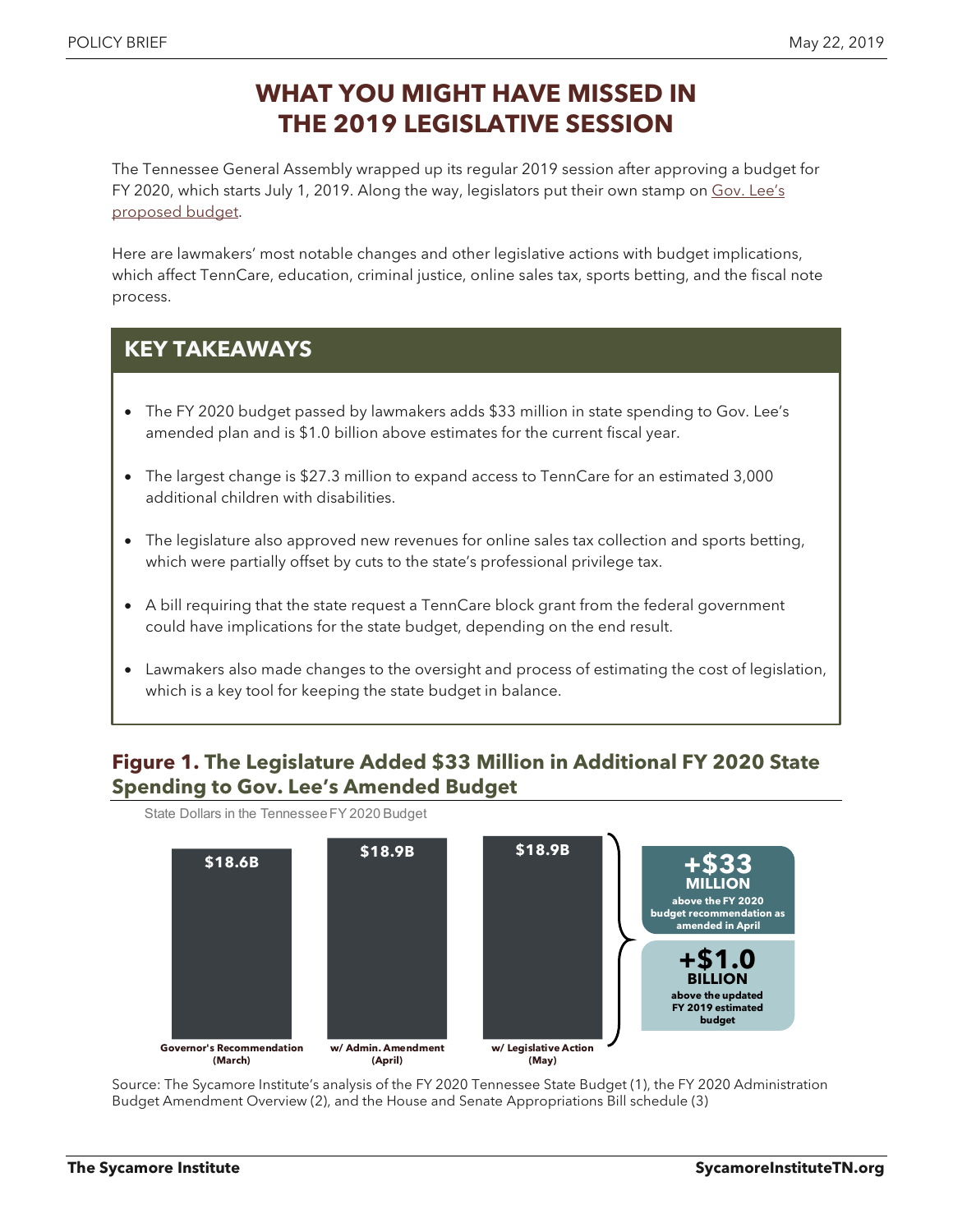## **Changes That Affect State Spending**

Lawmakers approved several new policies that significantly affect state spending, including TennCare eligibility expansion, education savings accounts, various legislator initiatives, and changes expected to reduce incarceration.

## **By the Numbers**

**The budget passed by the General Assembly increases FY 2020 state spending by about \$33 million relative to the [Governor's amended budget](https://www.sycamoreinstitutetn.org/2019/04/22/lee-2020-budget-amendment/)** — including \$33 million in recurring state dollars and a small decrease in non-recurring state spending. (3)

**With these changes, the FY 2020 budget passed by the legislature totals \$18.9 billion from state revenue sources**. This is an increase of 5.8% (or \$1.0 billion) over estimates for the current fiscal year.

In total, the legislature's budget includes \$82 million in appropriations, earmarks, and allocations that were not included in the governor's amended budget. These include:

- \$33.5 million for new legislation passed this session including \$27.3 million for Medicaid eligibility expansions (see **Katie Beckett**)
- \$33.2 million for legislator initiatives and earmarks (see **Legislator Initiatives**)
- \$15.0 million for a "Reserve for Future Tax Relief" (see **Changes That Affect Revenues**)

They are funded by:

- \$48.4 million in anticipated spending reductions and new revenues associated with bills passed this session (see **Incarceration Savings** and **Changes That Affect Revenues**)
- \$9.8 million from earmarked funding sources for additional purposes
- \$25.2 million in funds that were already in the governor's amended budget, including:
	- o \$15.0 million placeholder for legislative initiatives
	- o \$9.3 million of reallocations from expenditures proposed by the governor
	- o \$0.9 million in unallocated funds (3)

### **Katie Beckett TennCare Waiver**

**The legislature's largest expenditure change is a \$27.3 million recurring increase to expand access to TennCare for an estimated 3,000 additional children with disabilities**. The federal government currently covers about 65% of TennCare's costs. As a result, the new state spending is expected to draw down an additional \$49.5 million in federal funds in FY 2020. (4)

**[SB 476/HB 498](http://wapp.capitol.tn.gov/apps/BillInfo/Default.aspx?BillNumber=HB0498) expands eligibility for some TennCare services to children with disabilities who need the level of care traditionally provided in a hospital or nursing home, regardless of family income or assets**. Nationally, this is known as a "Katie Beckett" program. Under the legislation, children with the most significant needs will receive both medical coverage and home- and community-based (HCB) [long-term services and supports](https://www.sycamoreinstitutetn.org/2017/09/07/tenncare-long-term-services-supports/) (LTSS). Other children with less significant

needs will receive HCB LTSS. The new program must be approved by the federal government and could begin as early as 2020. Annual spending will be limited by each year's appropriations. (26)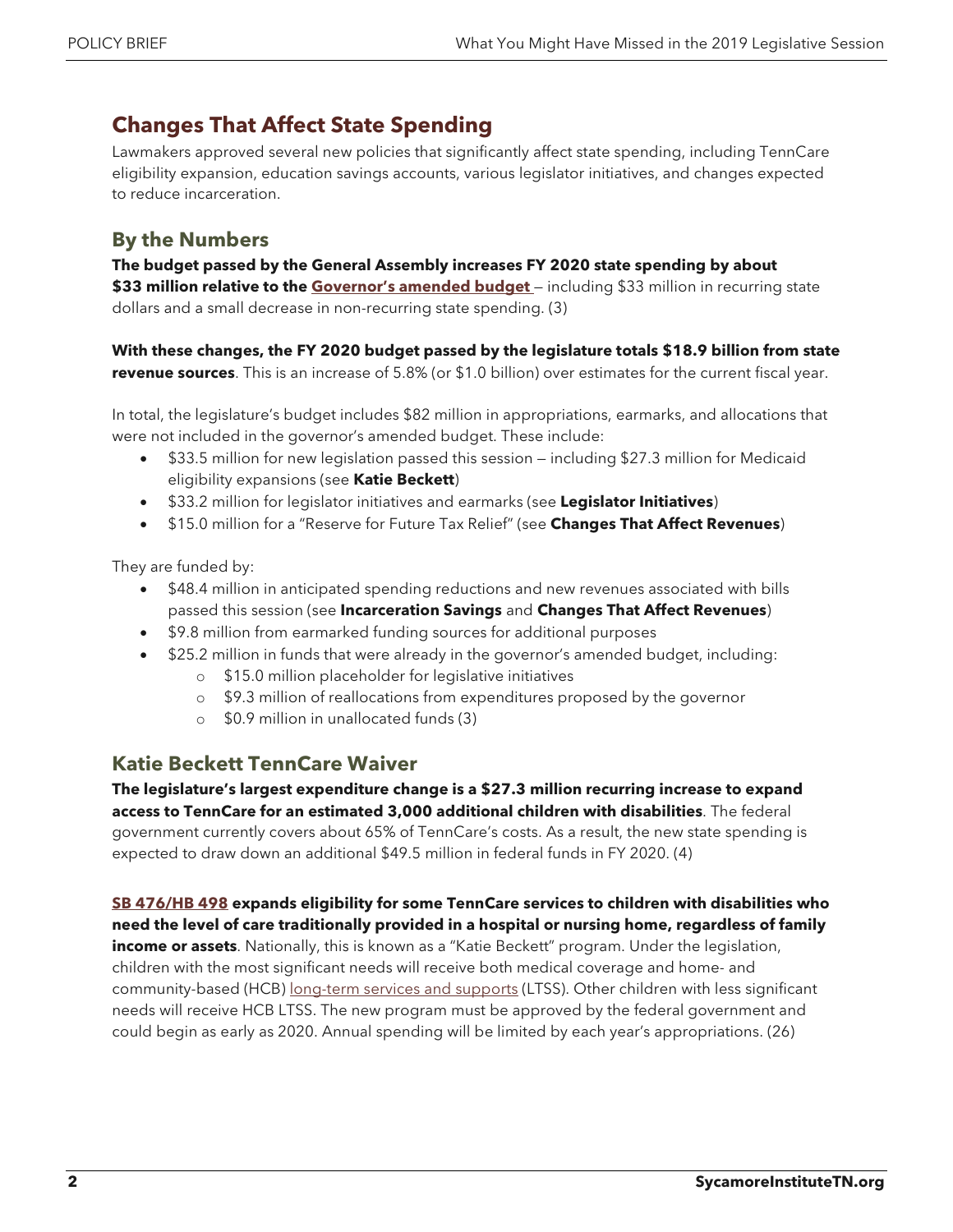#### **Legislator Initiatives**

**The legislature included \$33.2 million for nearly 70 budget amendments for targeted legislator initiatives**. They range from larger investments in existing state programs and agencies to small grants to specific towns and community-based organizations. The largest of these include:

- **\$5.5 million in recurring state dollars to increase salaries for existing correctional officers and counselors**. This is in addition to the \$16 million included in the governor's recommendation for correctional officer pay raises.
- **\$4.6 million in non-recurring dollars to pre-fund the long-term costs of other postemployment benefits (OPEB) obligations for retired state employees**. These funds are on top of the \$12 million in recurring funds included in the governor's recommendation. For more information on OPEB, see page 40 of ou[r State Budget Primer.](https://www.sycamoreinstitutetn.org/tn-budget/primer/)
- **\$1.5 million non-recurring to expand the use of [medication assisted treatment](https://www.sycamoreinstitutetn.org/2017/08/09/reducing-demand-for-opioids/) (MAT) in drug courts and county jails for individuals with opioid use disorders**. That is in addition to \$1.0 million in recurring funds included in the governor's recommendation for this purpose. In FY 2019, \$1.3 million in one-time funding was appropriated for this purpose.
- **\$1.5 million non-recurring for the Department of Health's [primary care safety net](https://www.sycamoreinstitutetn.org/2018/05/21/primary-care-safety-net/) grants**. This is in addition to the \$2.0 million recurring included in the governor's recommendation.

The final budget also dedicates more recurring resources to maintain pay increases funded in last year's budget for providers delivering services to individuals with intellectual and developmental disabilities (ID/DD). The governor's recommendation had included \$11.9 million for this purpose — \$6.0 of which was non-recurring. The legislature's budget maintains the total, but \$9.9 million will be recurring state dollars and \$3.0 million non-recurring.

### **Figure 2. Tennessee's Education Savings Account Program Reallocates Existing Education Funds and Adds New Costs**



Notes: Basic Education Program (BEP) funding reallocations assume that the maximum number of eligible students will participate — increasing from 5,000 in Year 1 to 15,000 in Year 5. Source: Tennessee General Assembly Fiscal Review Committee (5)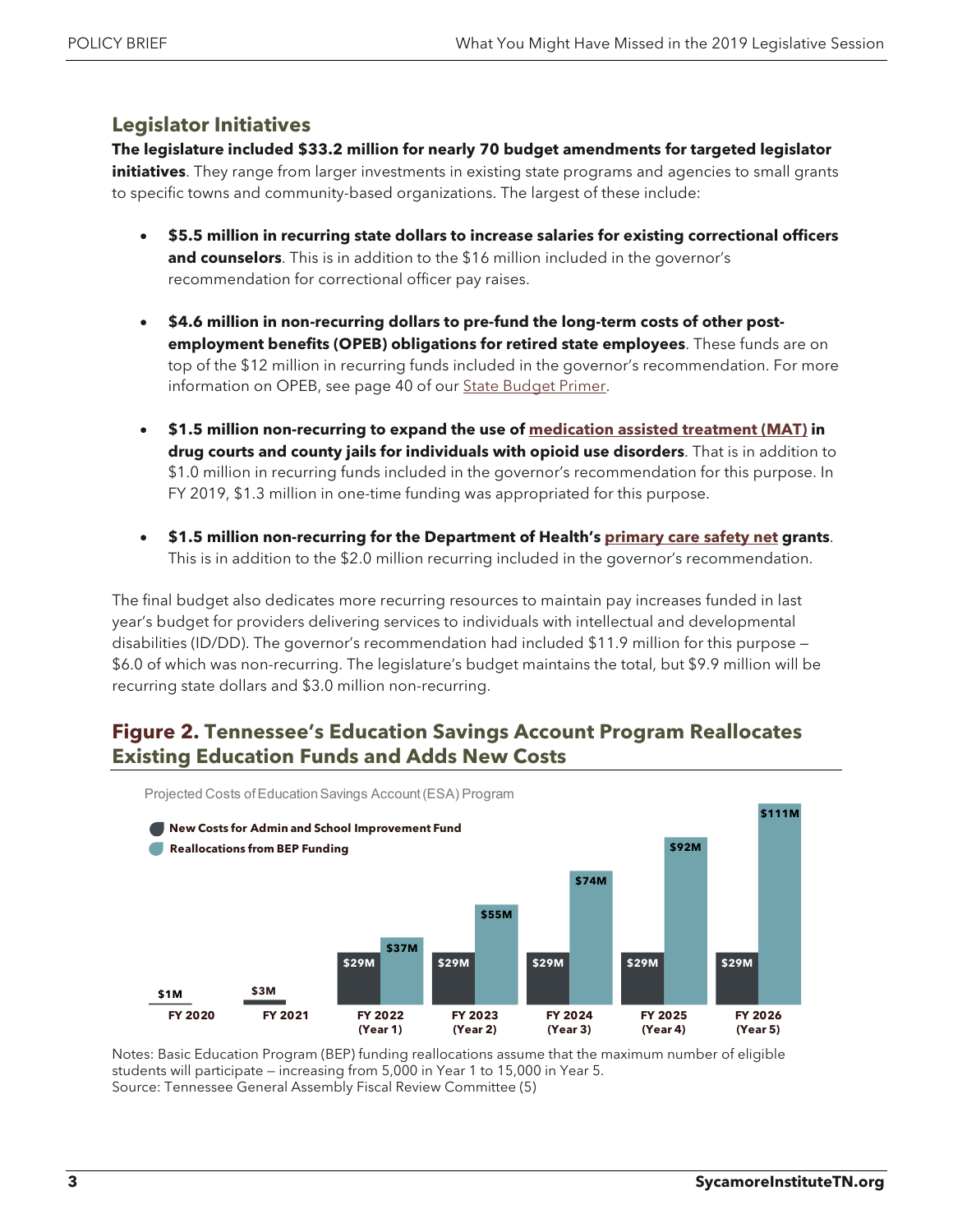### **Education Savings Accounts**

**The final budget includes \$0.8 million in FY 2020 for administrative costs associated with a new Education Savings Account (ESA) program — the same as the governor's amended budget**. The ESA initiative, as laid out in [SB 795/HB 939,](http://wapp.capitol.tn.gov/apps/BillInfo/Default.aspx?BillNumber=SB0795) entails three types of costs for the state government — the ESAs, administrative costs, and a new school improvement fund. The state's existing Basic Education Program (BEP) will fund the ESAs, likely beginning in FY 2022. A separate appropriation will support the administrative costs and, in future years, the school improvement fund.

**The administrative costs and school improvement fund are expected to cost \$28.7 million per year beginning in FY 2022** (**Figure 2**). (5) These are new dollars not in the FY 2019 base budget. The FY 2020 budget includes a \$25.3 million placeholder in the recurring base budget for ESAs, smoothing the path to fund the program with at least \$25.3 million in future years.

#### **The school improvement fund will backfill any loss in state BEP funding a school district might experience due to ESA-related drops in enrollment for the first three years of the program**.

Remaining dollars in the fund will be awarded to other schools districts with a low-performing school known as a "priority school." After the first three years, the purpose of the fund will change to support any priority school in the state — not just those in the three districts affected by ESAs.

**The BEP allocation to ESAs is expected to grow from \$36.9 million in FY 2022 to \$110.6 million in FY 2026** (**Figure 2**). (5) The legislation's fiscal note reached that estimate by assuming that the maximum number of students will participate each year. These costs represent a reallocation of existing projections of BEP dollars, which is how a similar program for students with disabilities works. (6) In the first three years, the new school improvement fund will offset some of these reallocations for the three affected school districts.

Additional details, as passed by the General Assembly, include:

- The program will be limited to students zoned to one of three school districts Metro Nashville (Davidson County), Shelby County, or the Achievement School District.
- Up to 5,000 students can begin enrolling no later than the 2021-2022 school year. This cap can grow to up to 15,000 students by the fifth year, depending on interest in the first four years.
- Eligibility will be limited to students whose families' incomes are no more than twice the cap for the federal free lunch program.
- Families must verify their income each year by providing either a federal income tax return or proof they are eligible for the state's temporary assistance for needy families (TANF) program.
- ESAs can be used for things like tuition and fees at participating private schools, textbooks, and tutoring services. They cannot be used for homeschooling expenses. (7)

#### **Incarceration Savings**

#### Two bills passed this session are expected to reduce the [state's incarceration costs](https://www.sycamoreinstitutetn.org/2019/02/14/budgeting-incarceration-tn/) by **\$21.4 million a year**.

[SB 403/HB 167,](http://wapp.capitol.tn.gov/apps/BillInfo/Default.aspx?BillNumber=HB0167) as passed by the legislature, changes penalties associated with motor vehicle offenses, failure to appear in court for some misdemeanors, having certain contraband in a correctional facility, theft of a firearm, and driving under the influence. Together these changes are expected to decrease state incarceration costs by \$13.7 million per year. (8)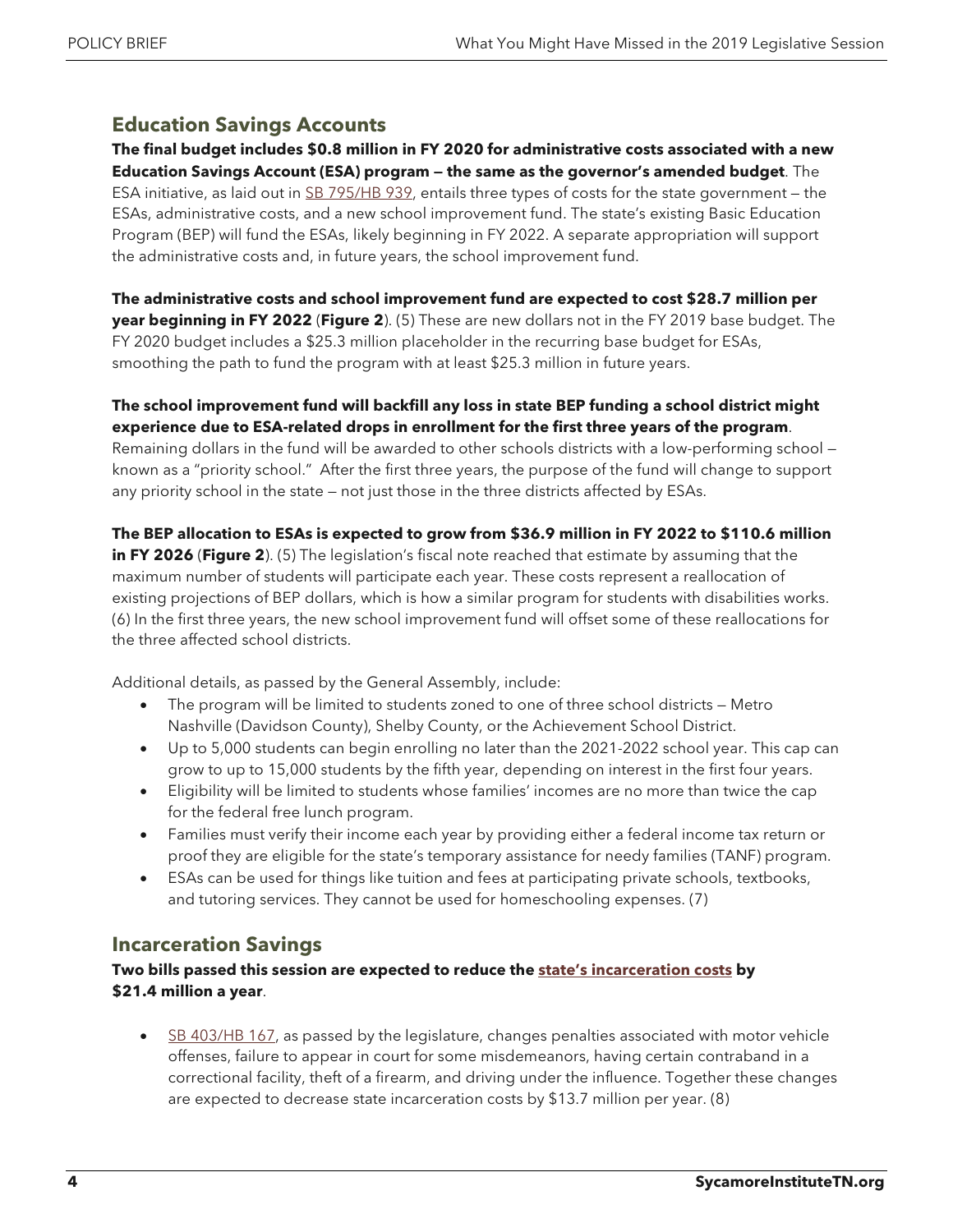• [SB 215/HB 197](http://wapp.capitol.tn.gov/apps/BillInfo/Default.aspx?BillNumber=HB0197) creates a presumption of parole release for individuals convicted of certain non-violent offenses once they have reached their parole eligibility date. This is expected to decrease state incarceration costs by \$7.7 million per year. (9)

## **Changes That Affect State Revenues**

The legislature passed three notable changes to the state's taxes — collecting online sales tax from more merchants, cuts to the state's professional privilege tax, and new fees and taxes related to online sports betting.

### **Figure 3. Tennessee's Sales Tax Base Shrank as a Share of Spending Over the Last Two Decades**



\*Under a 2012 law, the state began collecting sales tax from Amazon in 2014. A 2015 law requires out-of-state retailers with no physical presence in the state to collect and remit sales tax if they meet other criteria for having a "substantial nexus" in Tennessee.

Source: The Sycamore Institute's analysis of data from the U.S. Bureau of Economic Analysis and UT Knoxville's Center for Business and Economic Research (10) (11)

## **Online Sales Tax**

**Legislative action to expand online sales tax collections is projected to increase FY 2020 state tax revenues by \$44.7 million** and city/county local option sales tax revenues by another \$17.7 million. (12) [SB165/HB 667](http://wapp.capitol.tn.gov/apps/BillInfo/Default.aspx?BillNumber=HB0667) gives the Department of Revenue the go-ahead to implement a 2016 rule to collect [sales tax from online retailers](https://www.sycamoreinstitutetn.org/2018/11/01/5-issues-for-tennessees-next-governor/) with at least \$500,000 in Tennessee sales. The \$44.7 million FY 2020 revenue estimate assumes collections begin October 1, 2019. In future years, the state is expected to collect \$59.6 million in state revenue and \$23.6 million in local revenue. (13)

**The share of consumer spending in Tennessee subject to state sales tax fell in recent decades as commerce shifted from physical stores to the internet** (**Figure 3**). For this reason, some view the decision to collect sales tax from more online retailers as restoring the sales tax base rather than broadening it.

**The latest projections are far below earlier estimates**. In 2016, the Department of Revenue estimated the policy change would increase state revenues by at least \$200 million per year — much higher than current projections. (14) The reduction may be due, in part, to online retailers beginning to voluntarily remit sales tax to the state over the last three years.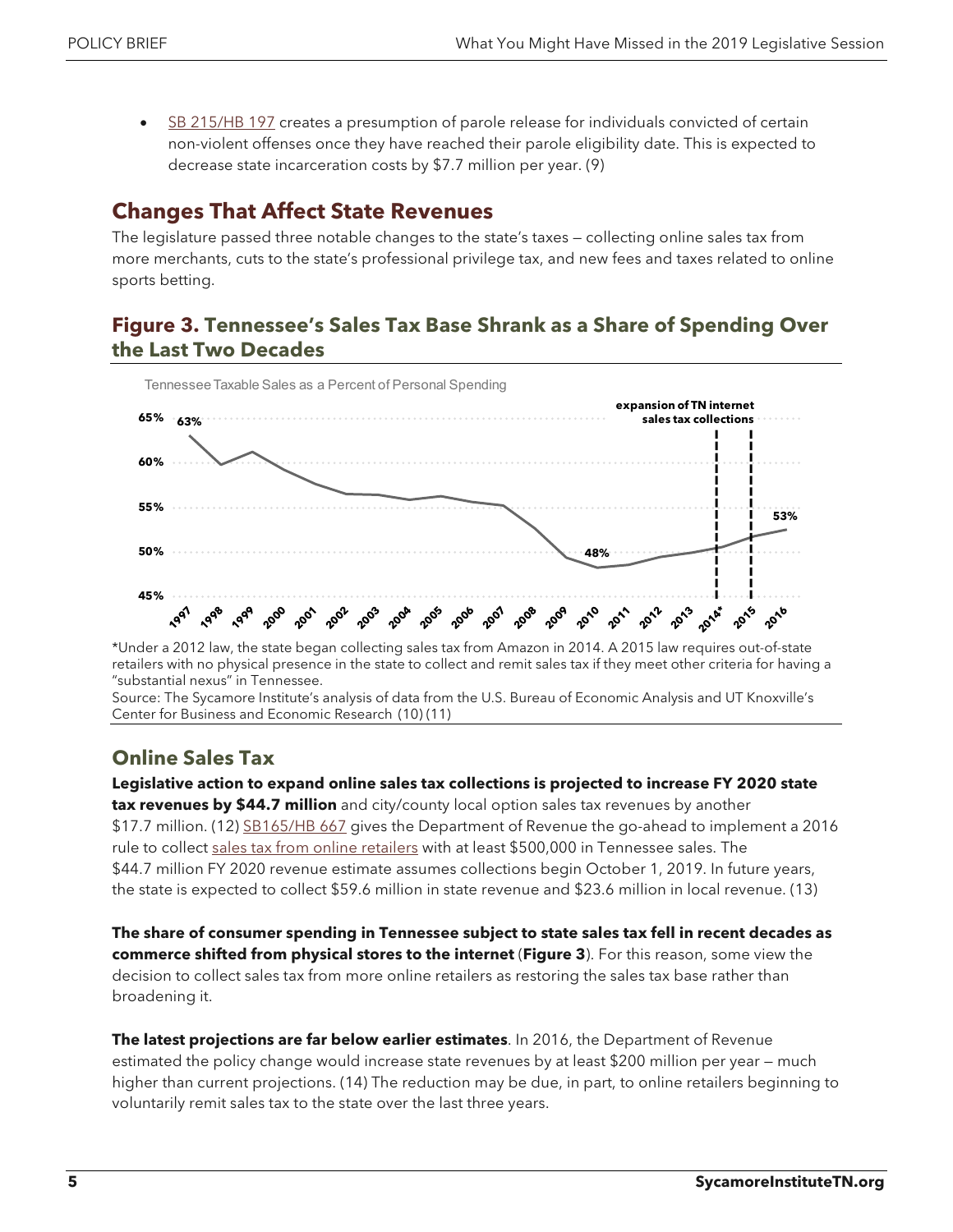**Lawmakers dedicated the projected new revenue to both spending increases and tax cuts.** \$22.1 million is used to offset the professional privilege tax reduction discussed below, and \$15 million is reserved for additional tax reductions in future fiscal years. The remaining \$7.6 million serves as a funding source for spending increases. (15)

### **Professional Privilege Tax**

**The legislature exempted 15 professions from the state's professional privilege tax, reducing state tax revenues by an estimated \$22.5 million each year**. (16) [SB 398/HB 1262](http://wapp.capitol.tn.gov/apps/BillInfo/Default.aspx?BillNumber=HB1262) repeals the \$400/year tax for accountants, architects, athlete agents, audiologists, chiropractors, dentists, engineers, landscape architects, optometrists, pharmacists, podiatrists, psychologists, real estate brokers, speech pathologists, and veterinarians. The tax remains in effect for several other professions — including lobbyists, physicians, attorneys, securities agents, broker-dealers, and investment advisers. (17)

## **Sports Betting**

**The General Assembly passed a new law permitting online sports betting in Tennessee subject to state taxes and oversight**. In May of 2018, the U.S. Supreme Court struck down a 1992 federal ban on sports betting. This ruling effectively returned the power to regulate sports betting to the states. (18) [SB 16/HB 1](http://wapp.capitol.tn.gov/apps/BillInfo/Default.aspx?BillNumber=HB0001) is expected to increase state revenues by \$30.8 million in FY 2020 and \$52.3 million in FY 2021 and beyond by making sports betting vendors pay a licensing fee and monthly tax.

The funds are earmarked for the Lottery for Education Account, the Tennessee Promise Scholarship Endowment Fund, administrative costs, and gambling addiction services within the Department of Mental Health and Substance Abuse Services. (19)

**Other states who tax sport betting have seen relatively modest revenue increases.** Collections have been highest in Nevada and New Jersey, the only two where online wagering is currently available statewide. Nevada collected \$20.3 million in 2018, and New Jersey collected \$20 million during the first 10 months that sports betting was allowed. Both amounts are less than what was projected for Tennessee's new law, however, both states also have a lower tax rate on sports betting than Tennessee. (25)

## **TennCare Block Grant**

**Lawmakers passed [a bill](http://wapp.capitol.tn.gov/apps/BillInfo/Default.aspx?BillNumber=HB1280) requiring the administration to submit a waiver for a [TennCare block](https://www.sycamoreinstitutetn.org/2019/04/05/medicaid-block-grant-details-matter/)** 

**[grant](https://www.sycamoreinstitutetn.org/2019/04/05/medicaid-block-grant-details-matter/)**. As envisioned in the legislation, the state would receive a capped amount of federal Medicaid funding and "maximum flexibility with regard to existing federal mandates and regulation and with implementing cost controls."

#### **Compared to earlier versions of the bill, the final legislation included more specific parameters for how federal funding would be determined**:

• The federal funding cap must account for "the current inaccurate reflection of the state's labor costs" in Medicare's payments to Tennessee hospitals. [\(TennCare](https://www.sycamoreinstitutetn.org/2017/06/01/what-is-tenncare/) is the state's Medicaid program for [certain low-income children, parents,](https://www.sycamoreinstitutetn.org/2017/08/30/medicaid-eligibility-tennessee/) and individuals with disabilities that is jointly funded by the state and federal governments. Medicare is a separate federal program for individuals over 65 and some individuals with disabilities.)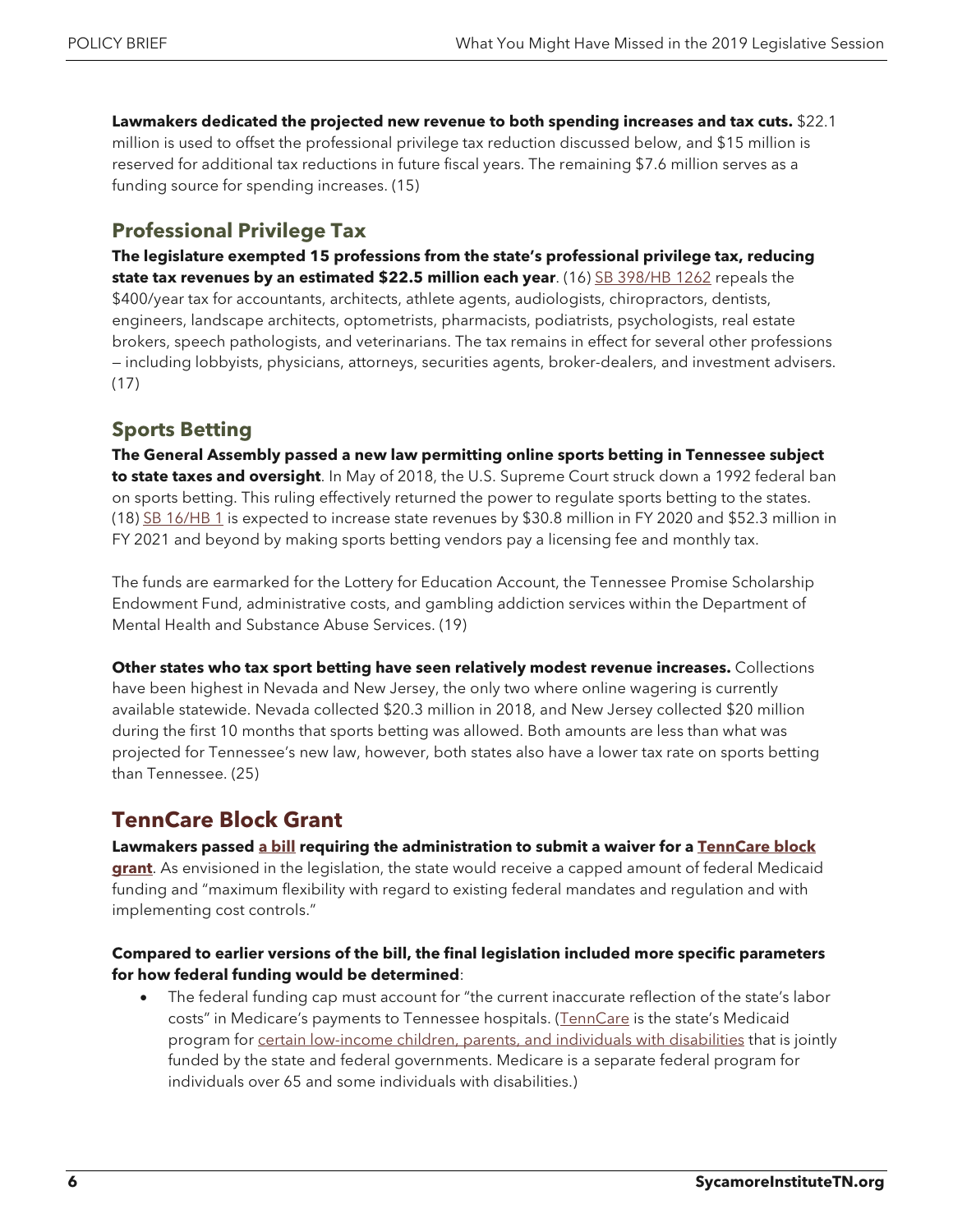- The cap must be indexed to population growth, inflation, and "other costs." It could not fall from one year to the next because of deflation or population declines.
- The waiver could include other populations not currently covered by TennCare. (20)

**Governor Lee's administration and the federal government will negotiate the final details, and the legislature must approve any agreement** before it can be implemented. It remains unclear if the federal government has the legal authority to approve a waiver like this without changes to federal law.

#### **While this legislation did not affect the FY 2020 budget[, the final details](https://www.sycamoreinstitutetn.org/2019/04/05/medicaid-block-grant-details-matter/) of any waiver**

**agreement could have implications for future budgets**. Historically, attempts in Congress to convert Medicaid funding into block grants have been designed to constrain the growth of federal spending. The level of constraint on federal funding for TennCare — and the state's ability to manage the program within those constraints — will depend on the final details of a waiver negotiation. The outcome of those negotiations could create challenges and difficult trade-offs for state policymakers.

## **Fiscal Note Process**

**The General Assembly's fiscal note process saw some notable changes this session**. Fiscal notes are an important tool for keeping the state budget in balance because they lay out legislation's anticipated impact on the budget. If the budget does not fund the estimated first year's cost of any new legislation, that legislation becomes void. The staff of the General Assembly's Fiscal Review Committee is responsible for generating fiscal notes.

**A [new law](http://wapp.capitol.tn.gov/apps/BillInfo/Default.aspx?BillNumber=HB1233) makes changes to both the Fiscal Review Committee and its staff**. Currently, Fiscal Review is a 15-member, bipartisan joint committee made up of six senators and nine representatives. Committee members hire the staff director. Under the new law, the committee will have 14 legislators — half from the House and half from the Senate. Starting in 2020, the House and Senate speakers will jointly appoint the staff director, who will serve at their pleasure. The staff director will make hiring recommendations for the remaining staff, with hiring decisions made by committee members. All staff compensation will be determined by the speakers based on the recommendations of the staff director. (21)

**Separate from the new law, the Fiscal Review Committee also adopted a formal appeal process for legislators who disagree with a fiscal note**. The new committee process lays out the steps for a dialogue between the bill sponsor and Fiscal Review staff to discuss potential errors or questions about supporting data and research. If these steps do not allay concerns, the sponsor may submit an official appeal to the Fiscal Review Committee. This triggers a meeting between Fiscal Review staff and the sponsor. Each legislator is allowed only one appeal per session. (22) The process does not change who has the final say on the fiscal note. By law, only the Fiscal Review Committee can issue a fiscal note. (23) (24)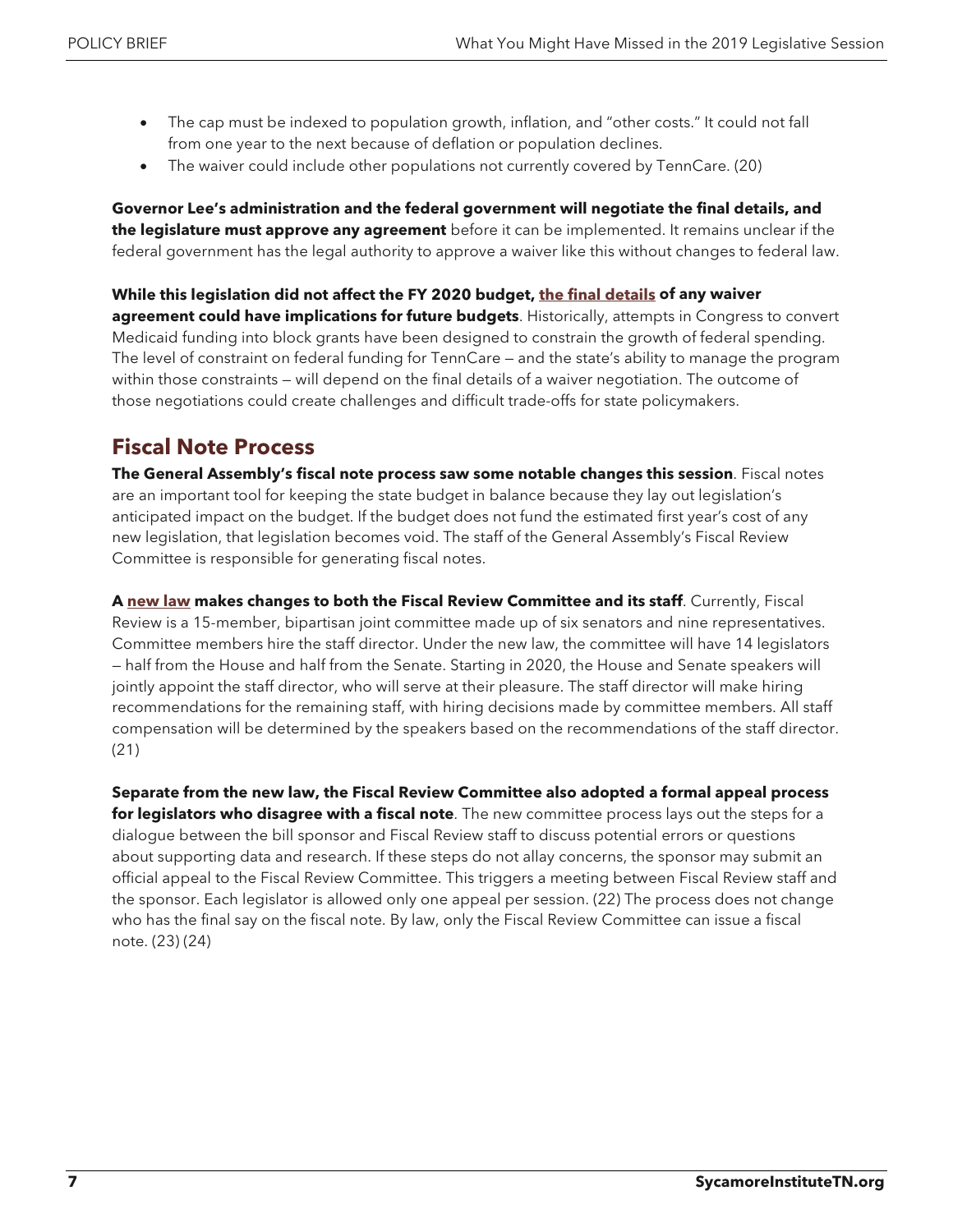# **THE SYCAMORE INSTITUTE**

*The Sycamore Institute is an independent, nonpartisan public policy research center for Tennessee.*

*Sign up for email alerts at:* **[SycamoreInstituteTN.org](http://www.sycamoreinstitutetn.org/)**

*Written By* **Mandy Pellegrin** Policy Director [MPellegrin@SycamoreInstituteTN.org](mailto:MPellegrin@SycamoreInstituteTN.org)

*Media Inquiries* **Brian Straessle** Director of External Affairs [BStraessle@SycamoreInstituteTN.org](mailto:BStraessle@SycamoreInstituteTN.org)

> *Other Sycamore Staff* **Laura Berlind** Executive Director

**Courtnee Melton, PhD** Policy Analyst

**Seb Rougemont** Operations & Engagement Coordinator

## **References**

1. State of Tennessee. FY 2019-2020 Tennessee State Budget. March 4, 2019.

[https://www.tn.gov/content/dam/tn/finance/budget/documents/2020BudgetDocumentVol1.pdf.](https://www.tn.gov/content/dam/tn/finance/budget/documents/2020BudgetDocumentVol1.pdf)

2. Tennessee Department of Finance and Administration. 2019-2020 Administration Budget Amendment Overview. April 15, 2019. Accessed on April 15, 2019 fro[m https://www.tn.gov/finance/fa/fa-budget](https://www.tn.gov/finance/fa/fa-budget-information/fa-budget-overviews_presentations.html)[information/fa-budget-overviews\\_presentations.html.](https://www.tn.gov/finance/fa/fa-budget-information/fa-budget-overviews_presentations.html)

3. Tennessee General Assembly. House and Senate FW&M Action on FY 2019-20 Appropriations Bill SB 1518 / HB 1508. April 29, 2019[. https://www.sycamoreinstitutetn.org/wp-content/uploads/2019/05/FY-2020-Senate-](https://www.sycamoreinstitutetn.org/wp-content/uploads/2019/05/FY-2020-Senate-House-Budget-Schedule-04.29.2019.pdf)[House-Budget-Schedule-04.29.2019.pdf.](https://www.sycamoreinstitutetn.org/wp-content/uploads/2019/05/FY-2020-Senate-House-Budget-Schedule-04.29.2019.pdf) 

4. Tennessee General Assembly Fiscal Review Committee. Fiscal Memorandum: HB 498-SB 476. April 29, 2019. [http://www.capitol.tn.gov/Bills/111/Fiscal/FM1464.pdf.](http://www.capitol.tn.gov/Bills/111/Fiscal/FM1464.pdf)

5. - Fiscal Memorandum: HB 939-SB 795. April 23, 2019[. http://www.capitol.tn.gov/Bills/111/Fiscal/FM1437.pdf.](http://www.capitol.tn.gov/Bills/111/Fiscal/FM1437.pdf) 6. Tennessee Comptroller of the Treasury. Using BEP Funding for Non-Public School Choice Programs. June

2017[. https://comptroller.tn.gov/content/dam/cot/orea/documents/orea-reports-](https://comptroller.tn.gov/content/dam/cot/orea/documents/orea-reports-2017/2017_OREA_BEPNonPublicSch.pdf)

[2017/2017\\_OREA\\_BEPNonPublicSch.pdf.](https://comptroller.tn.gov/content/dam/cot/orea/documents/orea-reports-2017/2017_OREA_BEPNonPublicSch.pdf)

7. Tennessee General Assembly. Conference Committee Report on House Bill No. 939 / Senate Bill No. 795. April 2019[. https://www.sycamoreinstitutetn.org/wp-content/uploads/2019/05/ESA-Conference-Report.pdf.](https://www.sycamoreinstitutetn.org/wp-content/uploads/2019/05/ESA-Conference-Report.pdf)

8. Tennessee General Assembly Fiscal Review Committee. Fiscal Memorandum: HB 167-SB 403. April 8, 2019. [http://www.capitol.tn.gov/Bills/111/Fiscal/FM1207.pdf.](http://www.capitol.tn.gov/Bills/111/Fiscal/FM1207.pdf)

9. —. Fiscal Memorandum: HB 197-SB 215. [Online] May 2, 2019. [http://www.capitol.tn.gov/Bills/111/Fiscal/FM1485.pdf.](http://www.capitol.tn.gov/Bills/111/Fiscal/FM1485.pdf)

10. Boyd Center for Business & Economic Research (CBER). An Economic Report to the Governor of the State of Tennessee (2010, 2014, and 2018 editions). *University of Tennessee at Knoxville.* Accessed via [http://cber.haslam.utk.edu/tefslist.htm.](http://cber.haslam.utk.edu/tefslist.htm)

11. U.S. Bureau of Economic Analysis (BEA). Total Personal Consumption Expenditures (PCE) by State. Accessed vi[a https://www.bea.gov/itable/.](https://www.bea.gov/itable/)

12. Tennessee General Assembly Fiscal Review Committee. Fiscal Memorandum: SB 165-HB 667. April 16, 2019. [http://www.capitol.tn.gov/Bills/111/Fiscal/FM1349.pdf.](http://www.capitol.tn.gov/Bills/111/Fiscal/FM1349.pdf)

13. Tennessee Department of Revenue. Rulemaking Filing for Rule 1320-05-01-.129 Sales and Use Tax Rules. June 2016. [https://publications.tnsosfiles.com/rules\\_filings/06-12-16.pdf.](https://publications.tnsosfiles.com/rules_filings/06-12-16.pdf)

14. —. Information provided to the Tennessee General Assembly Joint Government Operations Committee. December 2016. Pages 247-264 o[f http://www.capitol.tn.gov/Archives/Joint/committees/gov](http://www.capitol.tn.gov/Archives/Joint/committees/gov-opps/archives/109ga/RulesPackets/Rule%20Review%20Packet%2012-15-16.pdf)[opps/archives/109ga/RulesPackets//Rule%20Review%20Packet%2012-15-16.pdf.](http://www.capitol.tn.gov/Archives/Joint/committees/gov-opps/archives/109ga/RulesPackets/Rule%20Review%20Packet%2012-15-16.pdf)